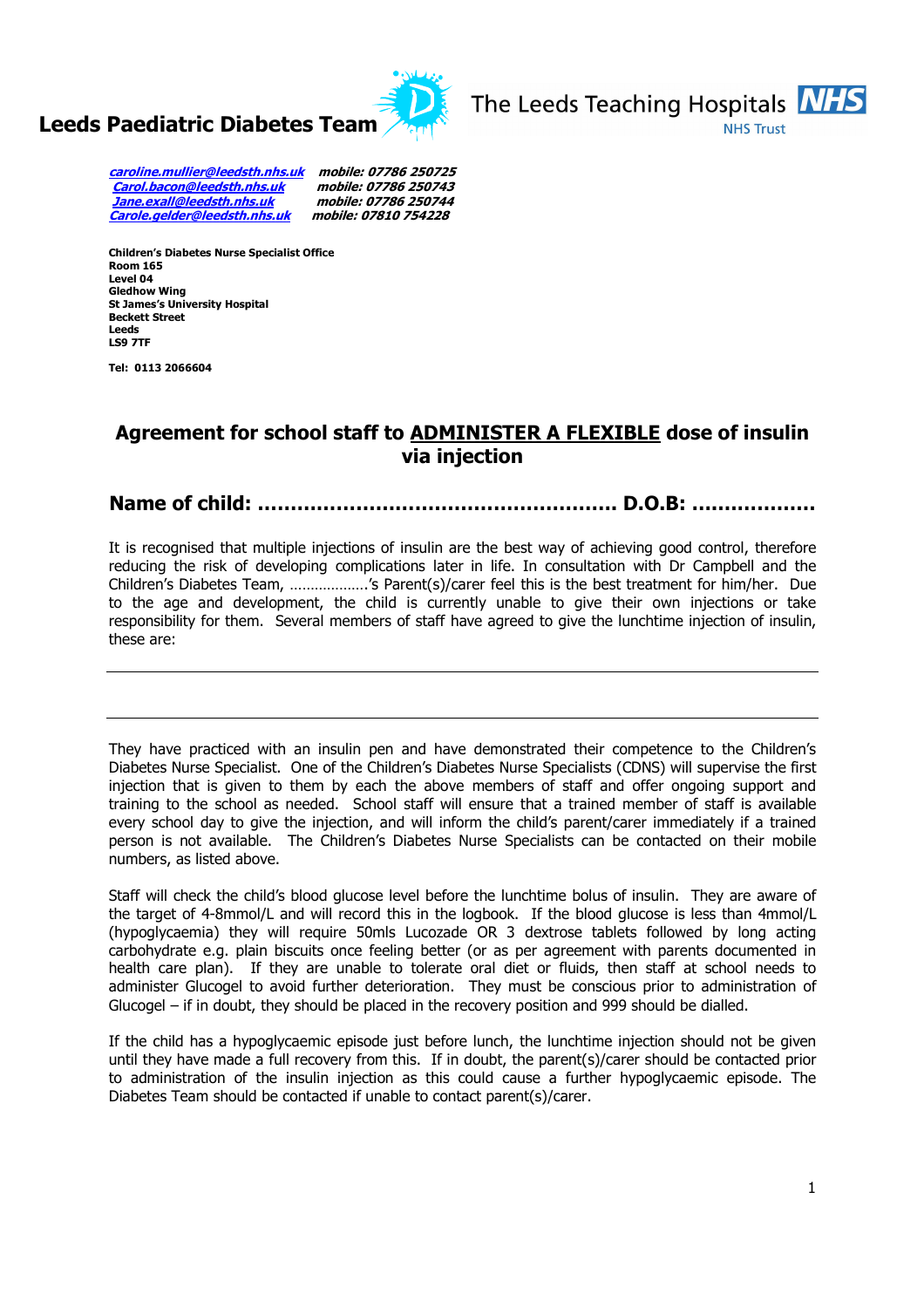\*The child will have a dose of insulin at lunchtime calculated using the Carbohydrate and blood glucose scale (see attached). This dose is based on the carbohydrate content of his/her lunch and the blood glucose result. Parents will inform staff of the carbohydrate content of lunch or in an older child will write the amount and put in the child's lunch box.\* Any changes will be made in writing to the school, normally by the parent(s)/carer. On occasions this may be done by the Diabetes Team, who will also notify parents. \*The maximum amount of insulin that should be administered as a bolus is………units.\*

High blood glucose levels (above 14mmols/l) need to be reported to parent(s)/carer at the end of the school day, unless the child is unwell, in which case parents/carer should be contacted immediately. The diabetes team should be contacted if unable to contact parent/carer. Blood glucose tests may be indicated at other times of the day, for example mid-morning or before PE.

This agreement has been discussed, and agreed, by the Head Teacher, all staff named above, the child's Parent(s)/carer, The Children's Diabetes Nurse Specialists (CDNS) and Dr Campbell (Consultant Paediatrician).

| Agreement:                          | <b>Title</b> | <b>Print name</b>              | <b>Sign name</b> | <b>Date</b> |
|-------------------------------------|--------------|--------------------------------|------------------|-------------|
| <b>Head Teacher:</b>                |              | ,,,,,,,,,,,,,,,,,,,,,,,,,,,,,, |                  |             |
| Staff 1:                            |              |                                |                  |             |
| Staff 2:                            |              |                                |                  |             |
| Staff 3:                            |              |                                |                  |             |
| Staff 4:                            |              |                                |                  |             |
| Parent(s)/carer:                    |              |                                |                  |             |
| <b>CDNS:</b>                        |              |                                |                  |             |
| <b>Consultant/Nurse Prescriber:</b> |              | ,,,,,,,,,,,,,,,,,,,,,,,,,,,,,, |                  |             |

" ……………………………………….. School, or its staff, will not be held liable for any injury or death arising directly, or indirectly, from, or out of, the administration of the prescribed medication by appointed staff members, other than through the negligence of the Local Education Authorities employees. The school understands that the provision of emergency treatment beyond that agreed with the school, (as stated in the child's Healthcare Plan) rests with the attending health professional. The school will provide information to assist health professionals undertaking emergency care".

Formal risk assessment in relation to the safe disposal of sharps and storage of insulin and equipment should be undertaken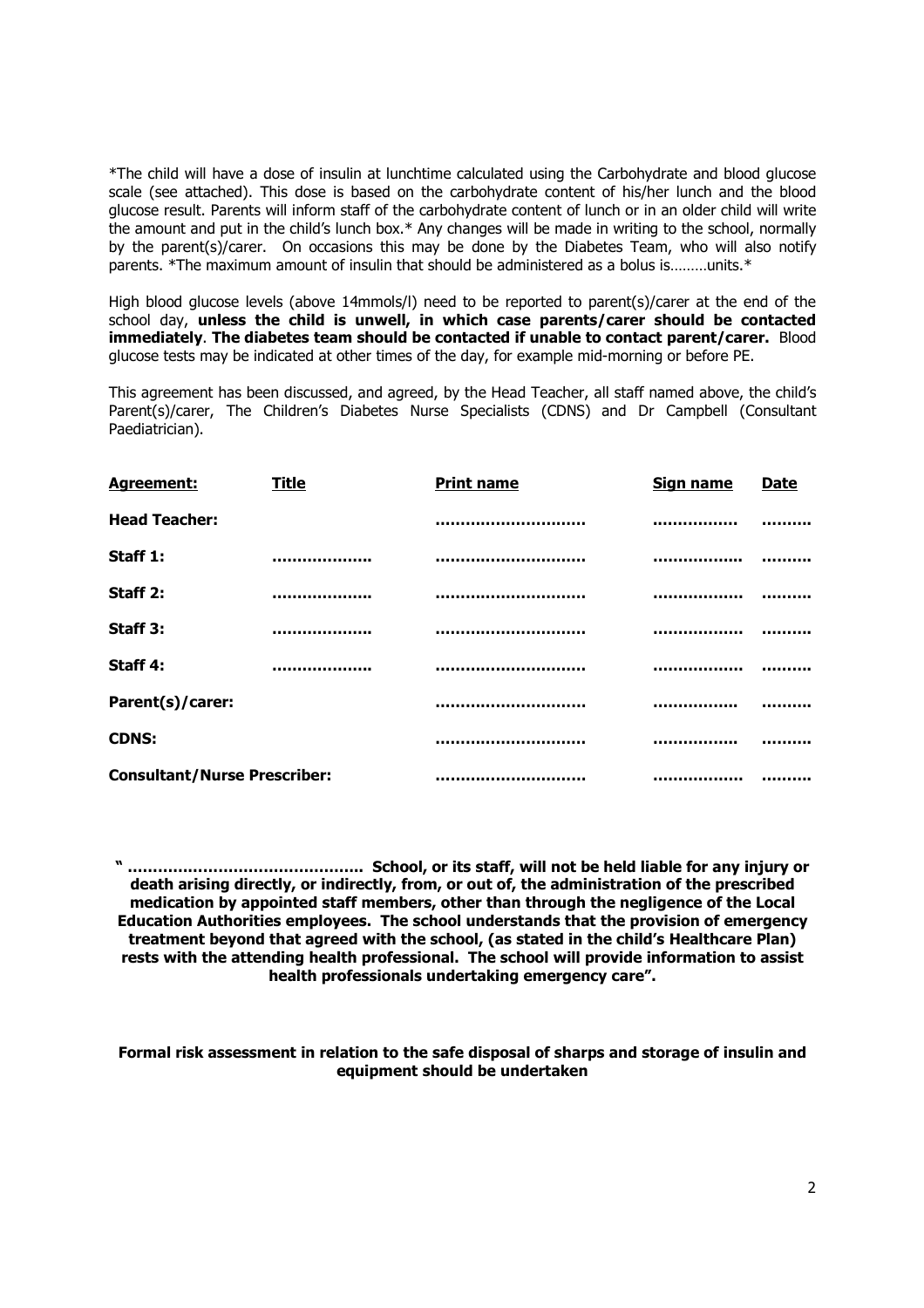Name: ……..…………………………………..

DOB: ……………………………………………

## PROCEDURE FOR ADMINISTERING INSULIN VIA PEN DEVICE

The correct insulin cartridge will be loaded into the pen by the child's parent(s)/carer. When this needs replacing, the parent(s)/carer will do this. Insulin lasts for one month when not stored in the fridge.

### Preparation for the injection

- 1 Check the Record of Injection Book to make sure no one else has already administered today's injection
- 2 Remove the pen cap
- 3 Attach a new pen needle
- 4 Prime the needle with 2 units of insulin, holding the pen with needle upright
- 5 Once a drop of insulin has been seen, the pen is ready to use. If a drop of insulin has not been seen - repeat the procedure
- 6 Dial the number of units calculated to inject, as per written agreement.
- 7 Choose the injection site and lift a wide skin fold. This helps to hold the skin steady and avoids injecting into the muscle.
- 8 Inject the pen device needle at  $90^\circ$  and press the button/plunger as far as it will go. The dial will reset back to zero to indicate that the requested dosage has been administered
- 9 Count to 10 before removing the pen device to reduce insulin leakage
- 10 Following the injection, which will always be performed in the school office/ first aid room, remove the pen needle using the outer cover(do not try to replace the inner cap)and discard carefully in the sharps container, which is kept in the medicine drawer/ cupboard in the office/ first aid room, along with the child's medical equipment.
- 11 Replace the pen cap
- 12 Fill in, and sign the logbook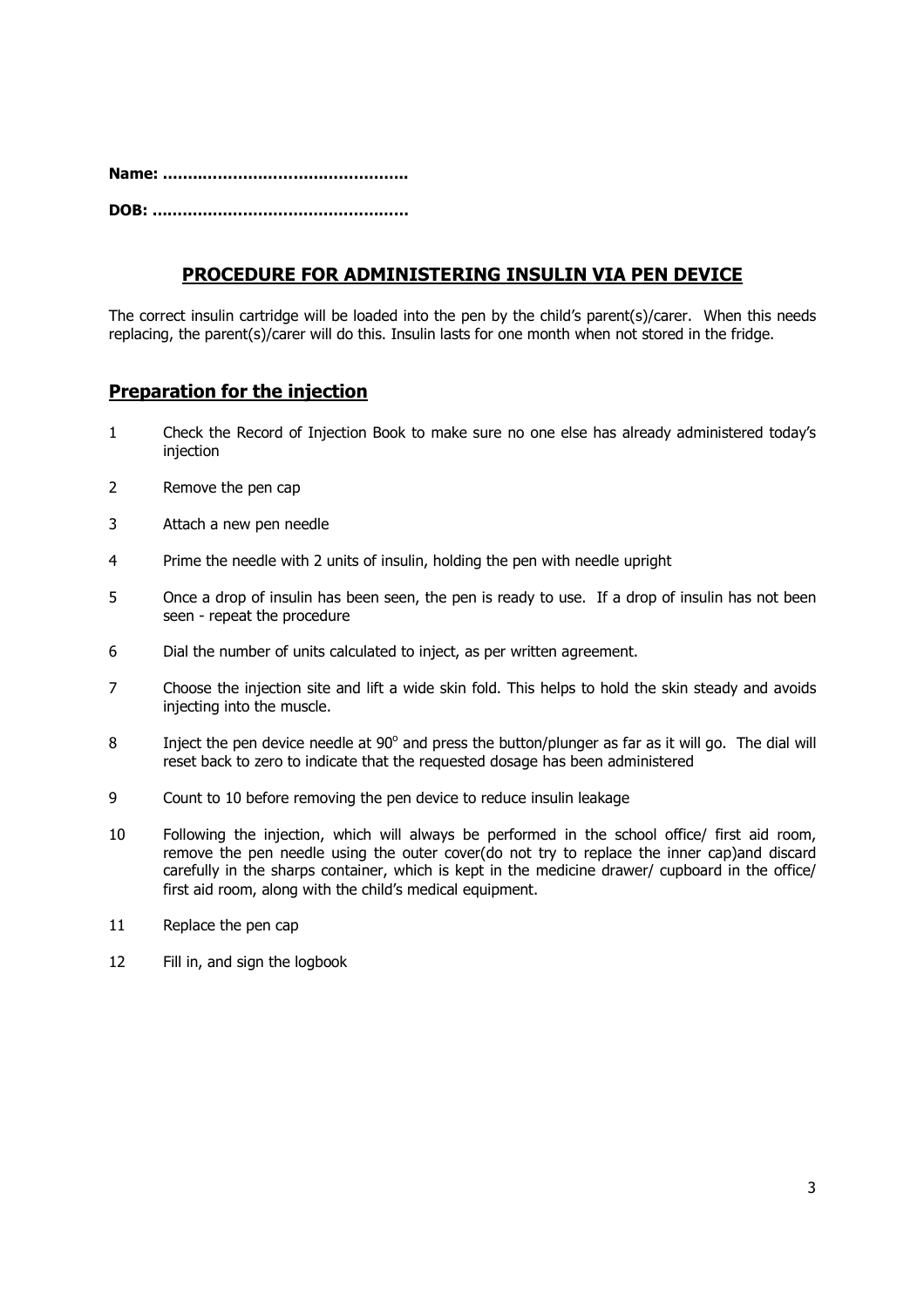## Procedure for testing / supervising blood glucose test

Equipment needed: Blood glucose meter, test strips, finger-pricking device, lancet, sharps bin and cotton wool.

- Ensure child washes their hands and dries them thoroughly. (If hands are cold, run them under warm water or shake them to warm them up).
- Insert lancet into finger pricking device and prepare device as taught.
- Insert test strip into or advance test strip from blood glucose meter.
- Prick the side of the finger (it is less painful than the finger tips) and wipe away the first drop of blood with cotton wool.
- Squeeze a small drop of blood by milking the finger from the base to the tip.
- Hold the test strip to the blood and allow the strip to suck up the blood, or cover the test patch on the strip with the drop of blood, depending on the type of meter. The meter will beep or the display will start counting down when enough blood is received.
- After a few seconds the blood glucose level should appear on the screen. (If an "error" appears on screen this may be due to insufficient blood sample therefore repeat the test. If problem persists, refer to meter reference guide or contact parents for advice.)
- Dispose of lancet and test strip as taught.
- Record blood glucose result.

There are many different types of blood glucose meter, each requiring a slightly different method of use. The above is only a guide – always perform/supervise the test as taught by the children's diabetes nurse specialist.